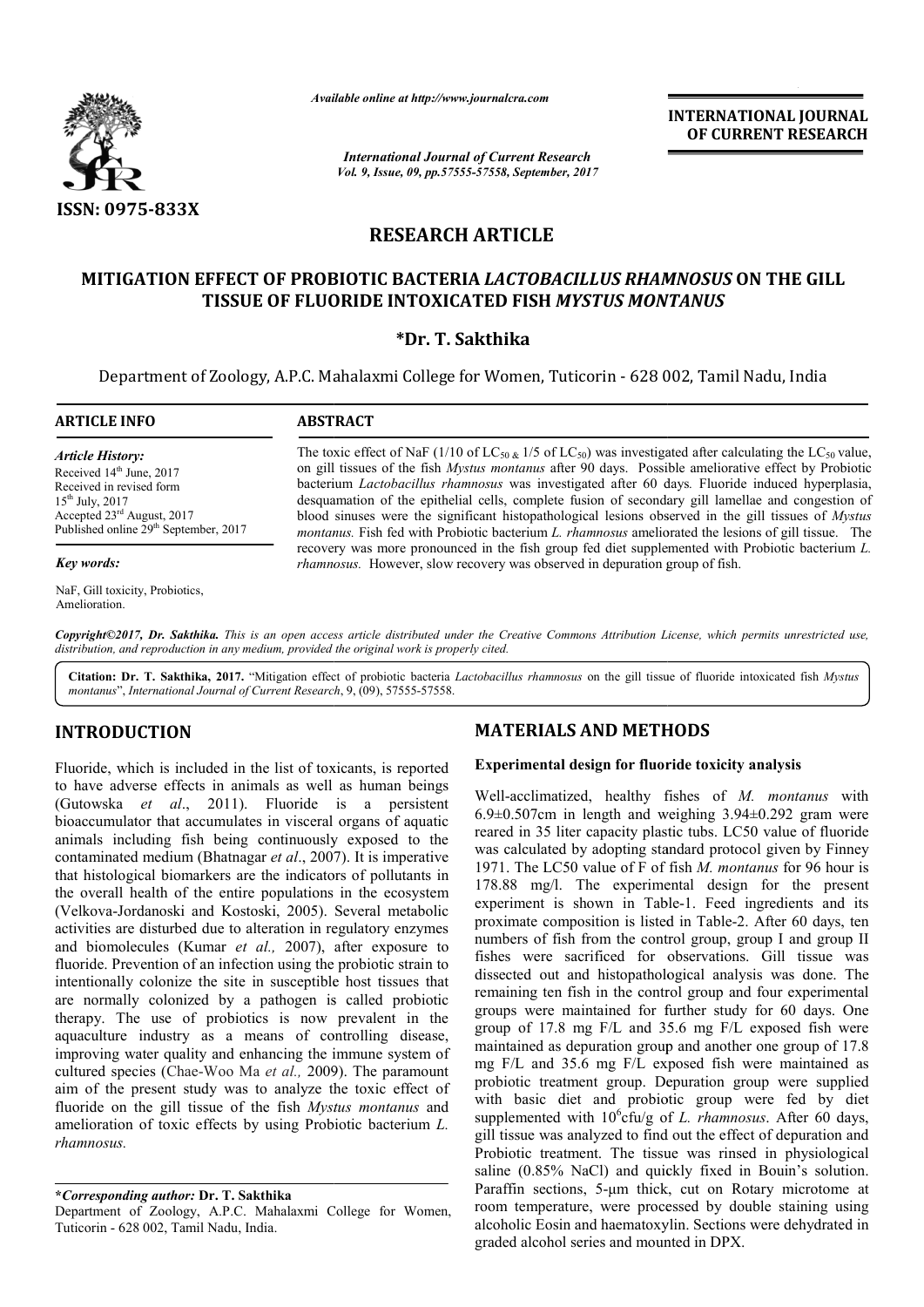| <b>Table 1. Experimental Design</b> |  |  |  |  |
|-------------------------------------|--|--|--|--|
|-------------------------------------|--|--|--|--|

| Fish group  | no of fish | treatment                                                              | duration           | feeding $\%$ |
|-------------|------------|------------------------------------------------------------------------|--------------------|--------------|
| Control     | 20         | normal water & prepared diet                                           | 150 days           | 5% body mass |
| Group I     | 10         | water with 17.8 mg $F/I$ & prepared diet                               | 90 days            | 5% body mass |
| Group $\Pi$ | 10         | water with 35.6 mg $F/l \&$ prepared diet                              | 90 days            | 5% body mass |
| Group III   | 10         | Depuration from $1/10^{th}$ LC <sub>50</sub> dose of F & prepared diet | 90 days $+60$ days | 5% body mass |
| Group IV    | 10         | Withdrawal from $1/10^h$ LC <sub>50</sub> dose of F & probiotic diet   | 90 days $+60$ days | 5% body mass |
| Group V     | 10         | Depuration from $1/5^{th}$ LC <sub>50</sub> dose of F & Prepared Feed  | 90 days $+60$ days | 5% body mass |
| Group VI    | 10         | Withdrawal from $1/5^{th}$ LC <sub>50</sub> dose of F & Probiotic Feed | 90 days $+60$ days | 5% body mass |

|  |  | Table 2. Feed ingredients and its proximate composition |
|--|--|---------------------------------------------------------|
|  |  |                                                         |

| S. No | Ingredients             | Purpose of inclusion   | Inclusion level $(\% )$ | Protein $(\% )$ | Lipid $(\% )$ | Carbo hydrate $(\% )$ |
|-------|-------------------------|------------------------|-------------------------|-----------------|---------------|-----------------------|
|       | Fish meal               | animal protein         | 16                      | 62              | 5.8           | 3.7                   |
|       | Groundnut oil cake      | plant protein          | 16                      | 45.6            | 40.9          | 8.7                   |
|       | Sesame oil cake         | plant protein          | 16                      | 54.3            | 24.8          | 8.2                   |
|       | Sova flour              | plant protein          | 16                      | 71.6            | 10.7          | 9.8                   |
|       | Rice bran               | carbohydrate           | 18                      | 13.5            | 1.8           | 75.5                  |
|       | Tapioca flour           | binder                 | 18                      | 5.8             | 12.5          | 76.3                  |
|       | Vitamins & minerals mix | vitamins & minerals    | 0.5                     |                 |               |                       |
|       | PrePro KID              | Lactobacilus rhamnosus | $10^6$ cfu/g            |                 |               | ۰                     |

## **RESULTS**

## **Gills of control fish**

Plate-1shows normal histological structures of primary gill lamellae with haemal system and secondary gill lamellae and normal squamous epithelial cells and pillar cells.



PGL: Primary Gill Lamella SGL: Secondary Gill Lamella ILS: Inter Lamellar Space

**Plate 1. Histophotograph of Gill tissue of control fish (Haematoxylin Eosin, X 250) showing normal aspect of the gill with filament and distinct separate secondary gill lamellae. These are parallel and perpendicular to the filament**

#### **Gills of Group I fish**

Group I fish showed bulging of tips of primary gill filaments. The secondary gill filament lost their original shape and curling of secondary gill filaments was also observed. There was no interlamellar space between the secondary gill lamellae. There is a tendency of fusion of disorganized secondary gill filaments (Plate-2).

### **Gills of Group II fish**

The gills of group II fish were shortened. Clubbing of ends of the secondary gill lamellae, fusion of adjacent secondary gill lamellae and necrosis in the primary gill lamellae were well marked. Besides these changes, vacuolization and disintegration of epithelial cells and pillar cells and lifting of the epithelial layer from the secondary lamellae were also identified (Plate 3).



FSL: Fused Secondary. Lamella

**PEC: Proliferated Epithelial Cells** 

**Plate 2. Gill tissue of group I fish (Haematoxylin Eosin, X 250), showing marked distortion of the secondary gill lamellae, sloughing of the epithelium, fusion of the lamellae and strands of secreted mucus showing fusion between two secondary lamellae due to proliferation of epithelium. The spaces between two adjacent filaments were partially full of epithelial cells**



DPGL: Disrupted Primary Gill Lamella

ASGL: Atrophy of Secondary Gill Lamella

**Plate 3. Histomorphology of Gill tissue of group II fish (HE, x250), shows blunting and congestion. Completely disrupted secondary gill structure and marked hyperplasia of the branchial arch were shown in the figure**

#### **Probiotic effect on gill of** *M. montanus*

Group IV showed slightly bulged primary gill lamellae tip. Some of the secondary gill lamellae showed clubs at its end. Interlamellar space was clearly seen (Plate-4).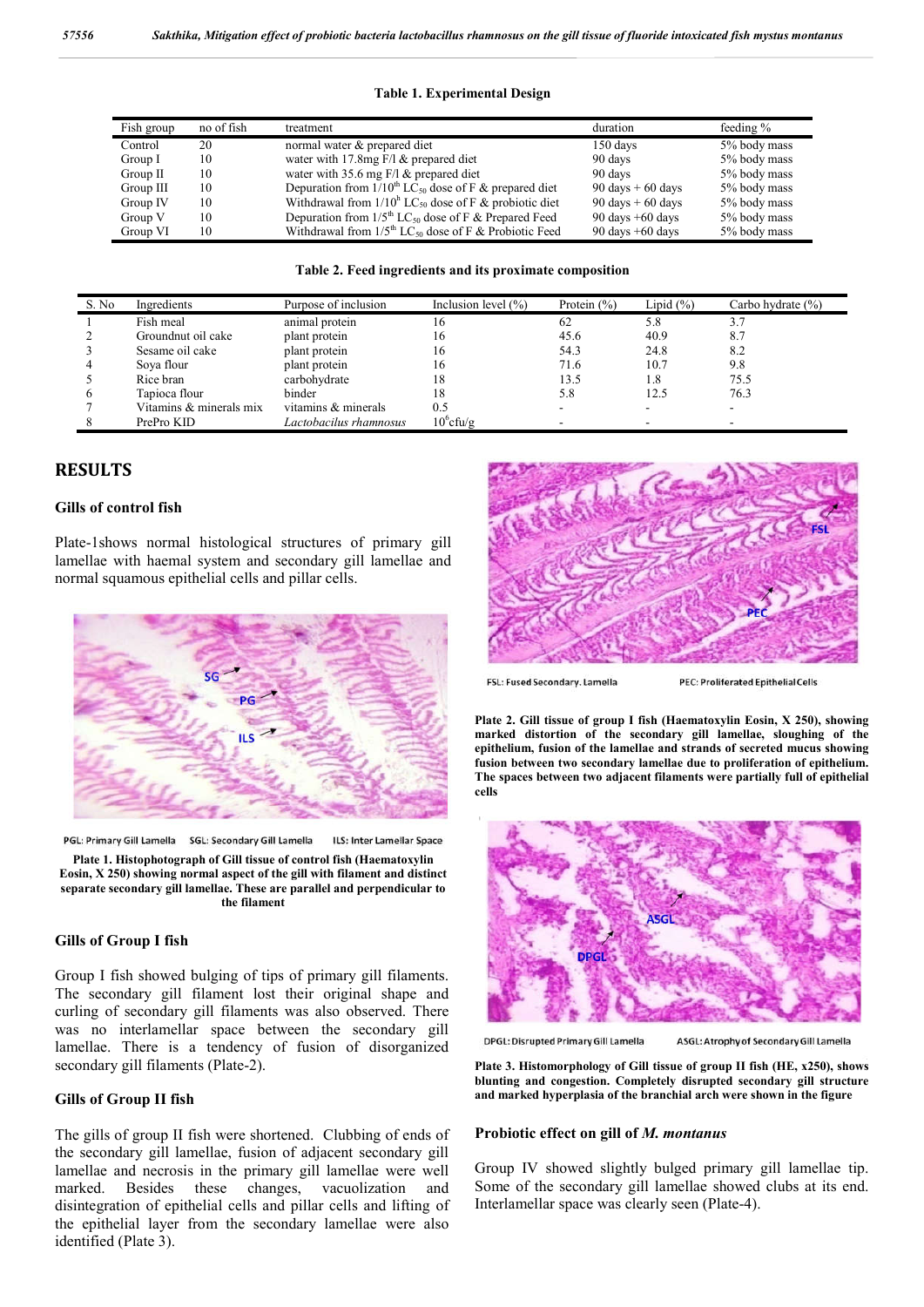

STPGL: Swellen Tip of Primary Gil Lamella CSGL: Clubbed Secondary Gill lamella

**Plate 4. Histomorphology of Gill tissue of group IV fish (HE, x250), showing almost normal primary gill lamellae, except slight bulge at the tip and hyperplasia in some of the secondary gill lamellae**

Group VI showed normal primary gill lamellae. Secondary gill lamellae showed clubbed tip with normal gill filaments. No inflammatory cells were noticed in gill filaments. The recovery of gill tissues were rapid than the depuration group of fish (Plate-5).



Lamella Lamella **Base of Gill Arch** 

**Plate 5. Histomorphology of Gill tissue of group VI fish (HE, x250), showing expansion of the cartilaginous base of gill arches and normal secondary gill lamellae**



**Plate 6. Histomorphology of Gill tissue of group III fish (HE, x250), showing almost normal primary gill lamellae, except slight bulge at the tip and some curled secondary gill lamellae**



**Plate 7. Histomorphology of Gill tissue of group V fish (HE, x250), showing hyperplasia of filaments which was expressed in the expansion of their end sections. Hyperplasia of secondary gill lamellae and expansion of the cartilaginous base of gill arches showing lifting of lamellar epithelium and edema**

#### **Depuration effect on gill tissue of** *M.montanus*

In group III, fish primary gill lamellae had bulged tips and some of the secondary gill lamellae showed curled filaments and hyperplasia. Inter lamellar space was clearly visible. There was no fusion of secondary gill lamella (Plate-6). Gill tissues of group V showed primary gill lamellae with bulged tips and curled secondary gill lamellae, aggregation of inflammatory cells in gill filaments. Dilation and congestion in blood vessels of gill filaments were observed. However the gill lesions were less severe as compared to Group II fish exposed to  $1/5<sup>th</sup>$  LC50 dose of fluoride (Plate-7).

### **DISCUSSION**

The present research work revealed that adverse effects of fluoride in gill was severe in the group II fish compared to group I fish  $(1/10^{th}$  LC<sub>50</sub> dose of fluoride). In group II fish, the distinctly observed histopathological changes were lamellar atrophy and distorted primary gill lamella. Research findings of Tripathy *et al.,* (2009), suggested that fluoride interferes with cellular activities in fishes, even at a genetic level, inducing chromosomal aberrations. Gills of *C.batrachus*  exposed to 35mgF ion/L showed swelling in primary lamellar epithelium, shortening and fusion of secondary lamellae, hyperplasia and hypertrophy in chloride cells (Kumar *et al*., 2010). In this condition fish fail to get adequate oxygen for total metabolic activities, and they therefore visit the surface more frequently (Kumar *et al.,* 2010). From the study it could be implied that when compared to group I fish  $(1/10<sup>th</sup> LC<sub>50</sub>)$ concentration), group II fish  $(1/5<sup>th</sup> LC<sub>50</sub>$  concentration) was found to be more damaged histopathology in the gill tissue. The study results revealed that recovery of adverse effects of fluoride was very slow in the depuration group of fish compared to the fish fed with Probiotic bacteria. However, all the altered pathological changes were almost recovered near to the control fish gill in the group IV fish and group VI fish indicated that they required further probiotic treatment to get complete recovery. Depuration group of fish III and V showed slow reversal of fluoride toxic changes in the gill tissue. A limited number of studies advocate the management of gastrointestinal tract bacteria can reduce accumulation and increase elimination of some environmental contaminants and they bring about its effect through changes in enzymatic